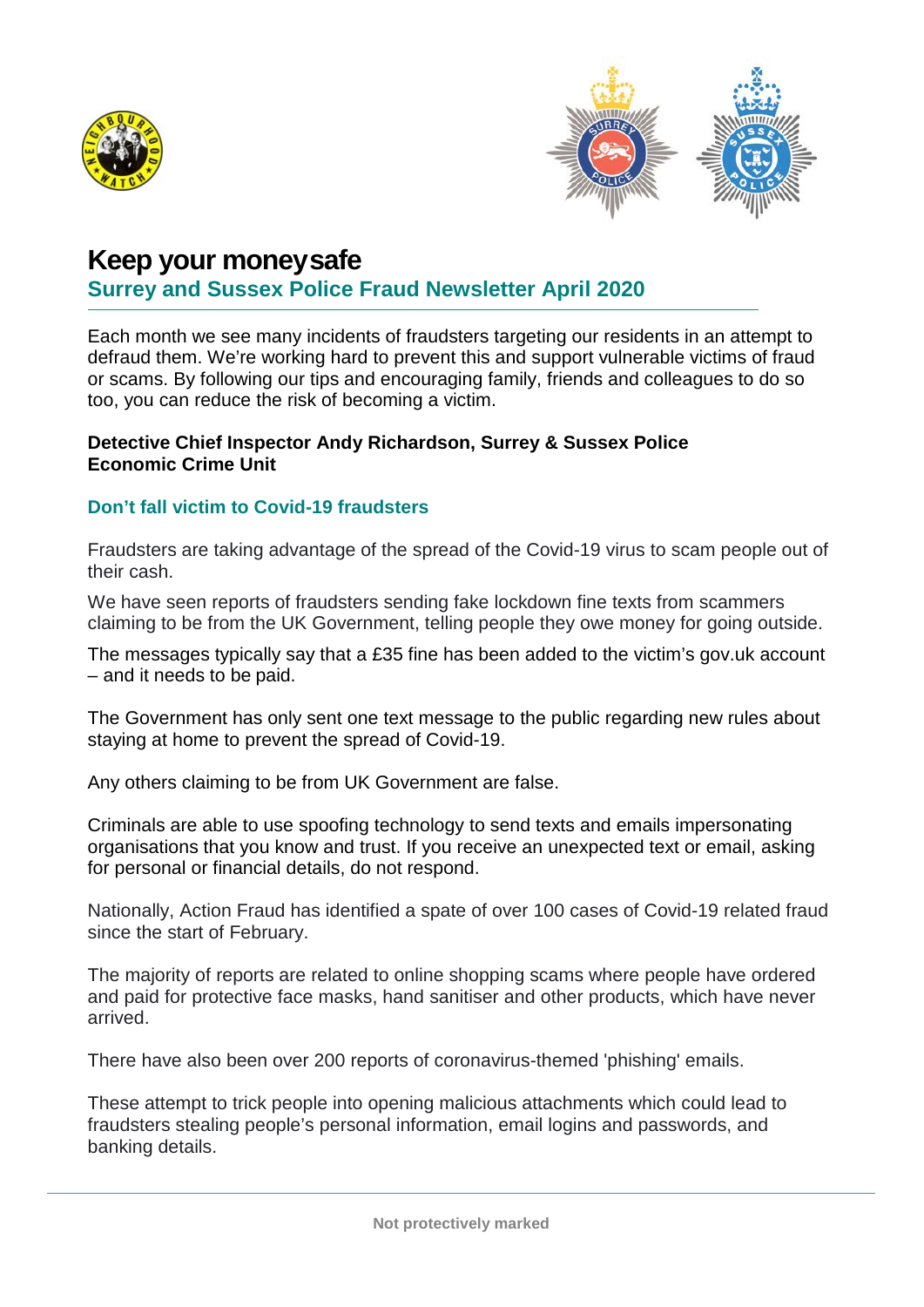# **Keep your moneysafe**

### **Keep your money safe from scammers. Our advice is to:**

- Watch out for scam messages don't click on the links in suspicious emails and don't respond to unsolicited messages.
- Remember the Government will not be texting people to enforce lockdown guidelines. Don't fall for this trick.
- Be careful when shopping online and avoid companies you don't recognise. Carry out your research and ask a family member or friend if you're unsure.
- $\Box$  Protect your devices from the latest threats by making sure your software is up to date.

For the latest information on cybercrime and the coronavirus, please see [here.](https://www.sussex.police.uk/SysSiteAssets/media/downloads/sussex/advice/operations-initiatives-and-watch-schemes/operation-signature/ccu-newsletter.pdf)

### **HMRC and TV licensing fraud**

We've seen HMRC and TV licensing fraud attempts creep up, as scammers are trying to exploit the elderly.

An 84-year-old victim from North Surrey was contacted by phone by someone claiming to be from HMRC. They said he owed £3,000 and had to transfer the amount over or he would face going to court.

The victim was told paperwork would be brought to his address later on in the day to confirm this was all paid for.